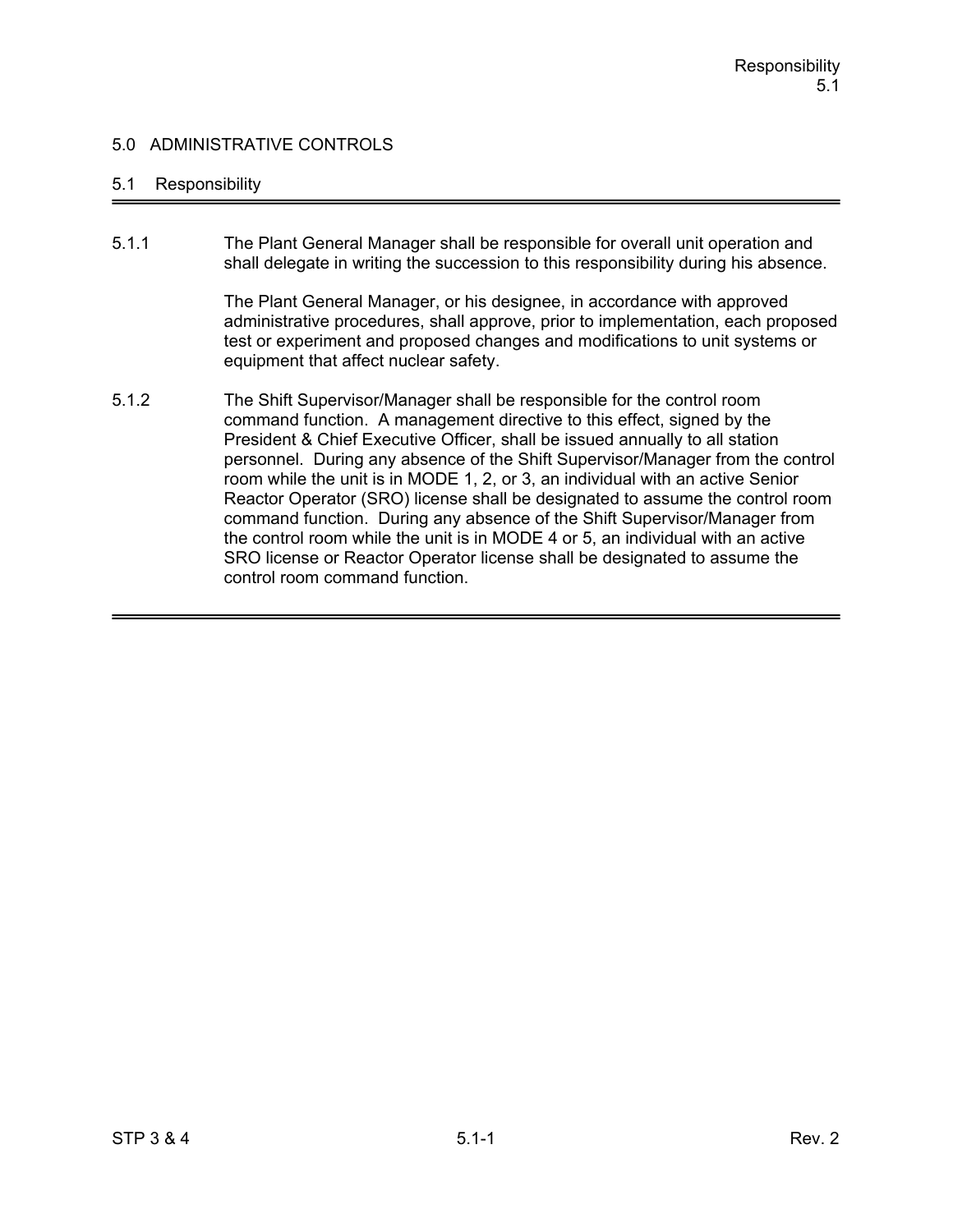#### 5.2 Organization

#### 5.2.1 Onsite and Offsite Organizations

Onsite and offsite organizations shall be established for unit operation and corporate management, respectively. The onsite and offsite organizations shall include the positions for activities affecting safety of the nuclear power plant.

- a. Lines of authority, responsibility, and communication shall be defined and established throughout highest management levels, intermediate levels, and all operating organization positions. These relationships shall be documented and updated, as appropriate, in organization charts, functional descriptions of departmental responsibilities and relationships, and job descriptions for key personnel positions, or in equivalent forms of documentation. These requirements shall be documented in the FSAR or the Quality Assurance Program Description (QAPD);
- b. The Plant General Manager shall be responsible for overall safe operation of the plant and shall have control over those onsite activities necessary for safe operation and maintenance of the plant;
- c. The President & Chief Executive Officer shall have corporate responsibility for overall plant nuclear safety and shall take any measures needed to ensure acceptable performance of the staff in operating, maintaining, and providing technical support to the plant to ensure nuclear safety; and
- d. The individuals who train the operating staff, carry out health physics, or perform quality assurance functions may report to the appropriate onsite manager; however, these individuals shall have sufficient organizational freedom to ensure their independence from operating pressures.

## 5.2.2 Unit Staff

The unit staff organization shall include the following:

a. A non-licensed operator shall be assigned to each reactor containing fuel and an additional non-licensed operator shall be assigned for each control room from which a reactor is operating.<sup>1</sup>

 $1$  Two unit sites with both units shutdown or defueled require a total of three non-licensed operators for the two units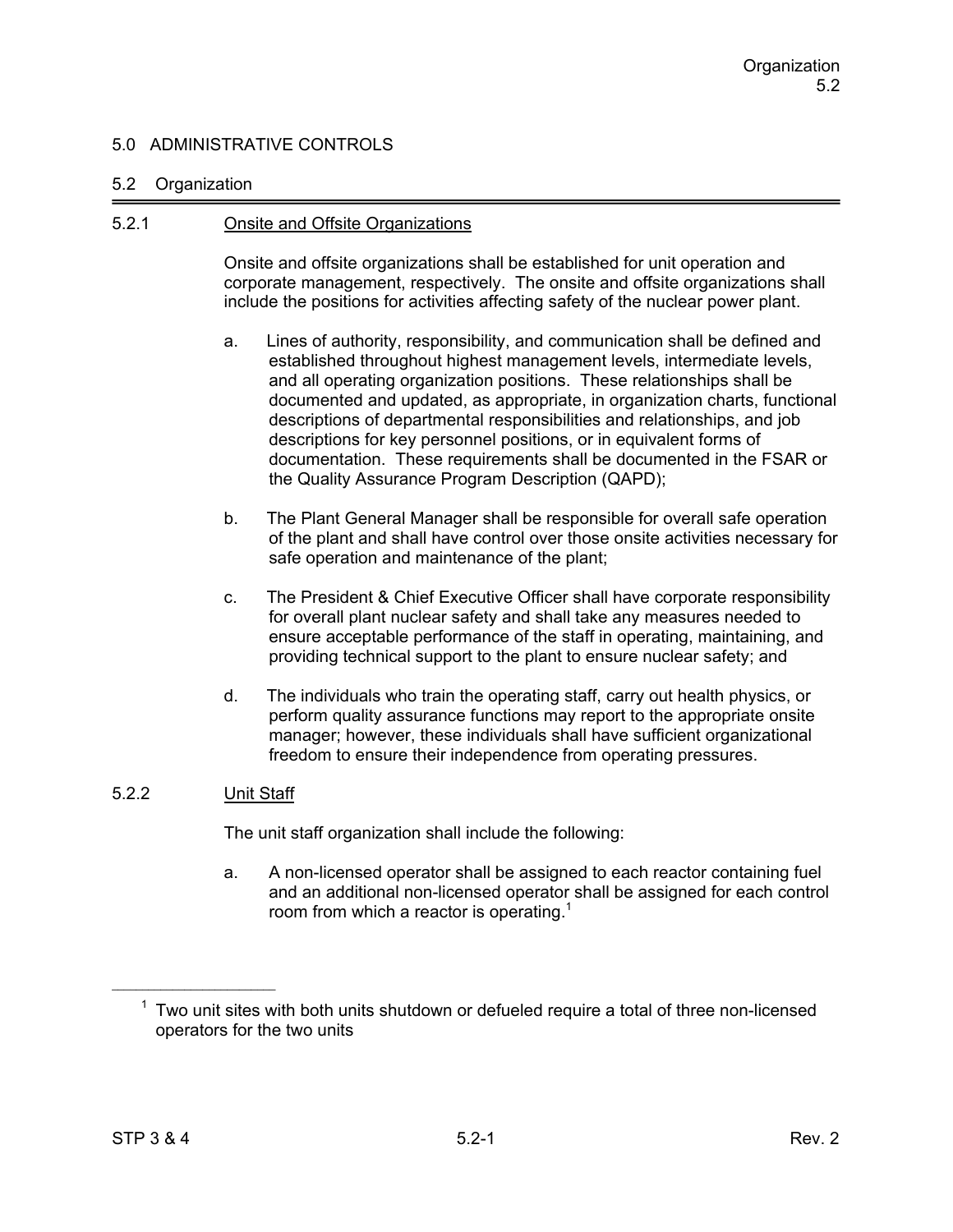### 5.2 Organization

#### 5.2.2 Unit Staff (continued)

- b. At least one licensed Reactor Operator (RO) shall be present in the control room when fuel is in the reactor. In addition, while the unit is in MODE 1, 2, or 3, at least one licensed Senior Reactor Operator (SRO) shall be present in the control room.
- c. A Radiation Protection Technician shall be on site when fuel is in the reactor. The position may be vacant for not more than 2 hours, in order to provide for unexpected absence, provided immediate action is taken to fill the required position.
- d. Administrative procedures shall be developed and implemented to limit the working hours of unit staff who perform safety related functions (e.g., licensed SROs, licensed ROs, radiation protection technicians, nonlicensed operators, and key maintenance personnel).

 The controls shall include guidelines on working hours that ensure adequate shift coverage shall be maintained without routine heavy use of overtime.

 Any deviation from the above guidelines shall be authorized in advance by the Plant General Manager or his designee, in accordance with approved administrative procedures, or by higher levels of management, in accordance with established procedures and with documentation of the basis for granting the deviation.

Controls shall be included in the procedures such that individual overtime shall be reviewed monthly by the Plant General Manager or his designee to ensure that excessive hours have not been assigned. Routine deviation from the above guidelines is not authorized.

- e. The Operations Division Manager shall hold an active SRO license.
- f. The Shift Technical Advisor (STA) shall provide advisory technical support to the Shift Supervisor/Manager in the areas of thermal hydraulics, reactor engineering, and plant analysis with regard to the safe operation of the unit. In addition, the STA shall meet the qualifications specified by the Commission Policy Statement on Engineering Expertise on Shift.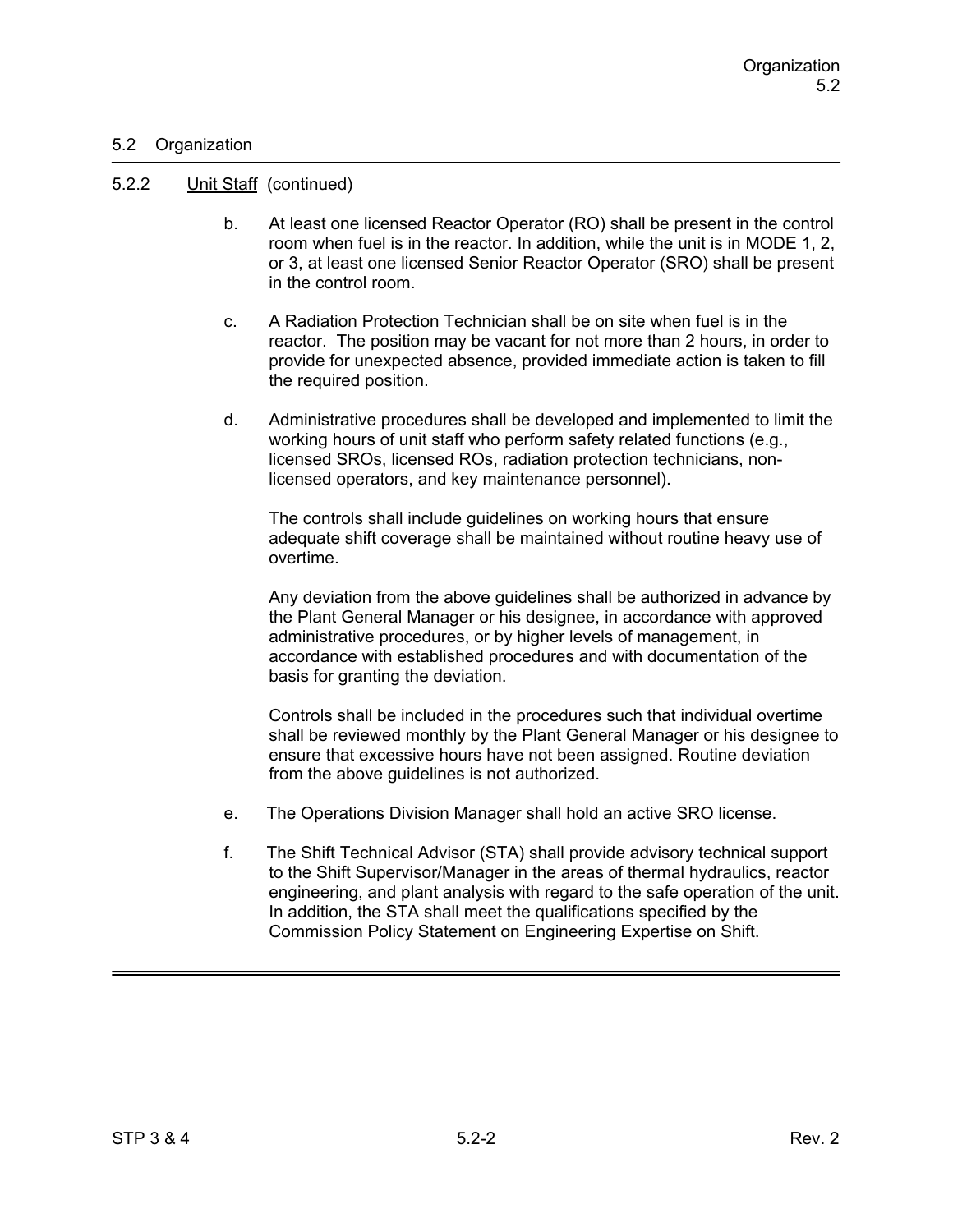# 5.3 Unit Staff Qualifications

5.3.1 Each member of the unit staff shall meet or exceed the minimum qualifications of ANSI N18.1-1971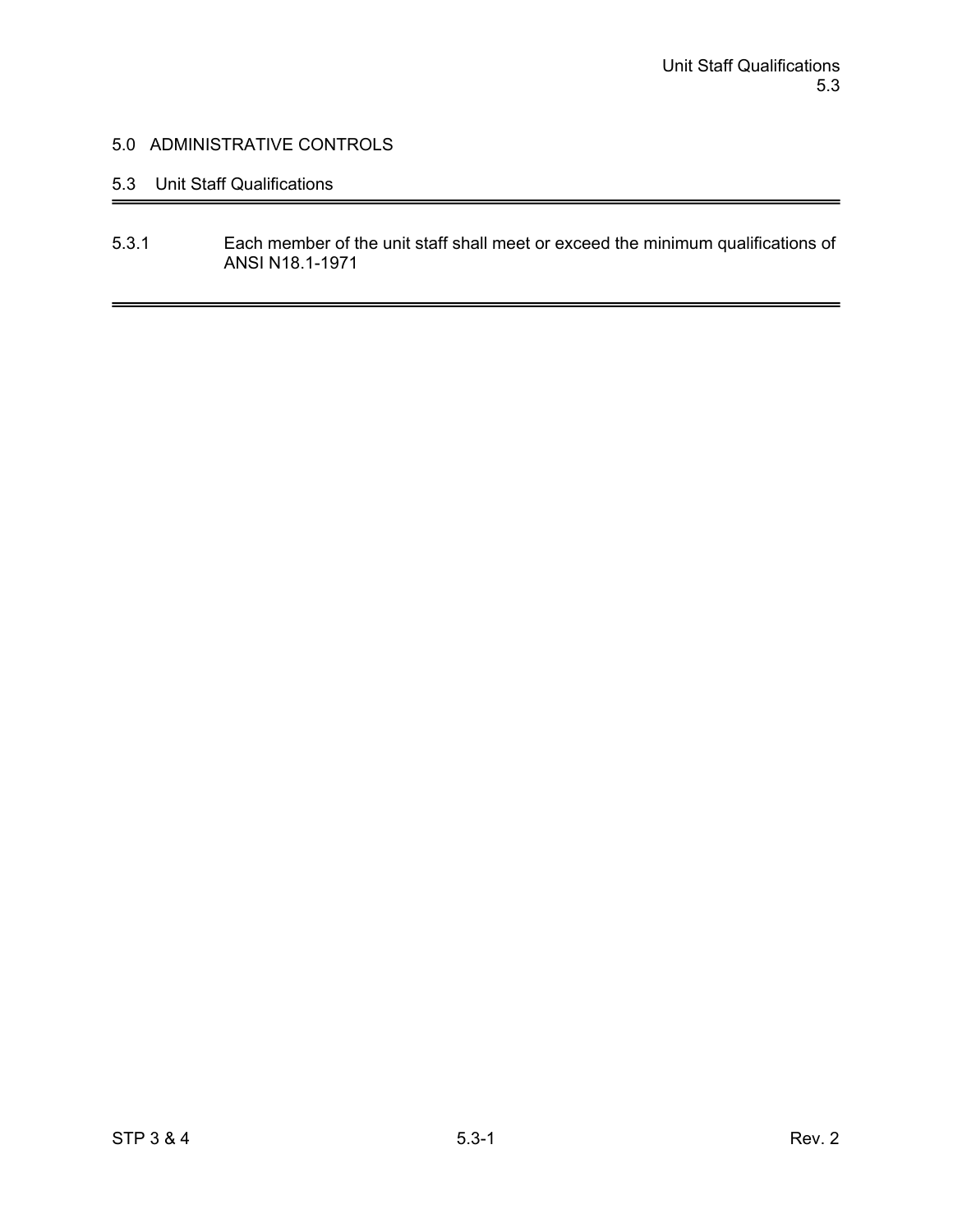#### 5.4 Technical Specifications (TS) Bases Control

- 5.4.1 Changes to the Bases of the TS shall be made under appropriate administrative controls and reviews.
- 5.4.2 Licensees may make changes to Bases without prior NRC approval provided the changes do not involve either of the following:
	- a. A change in the plant-specific TS, or plant-specific DCD Tier 1 or Tier 2\* information; or
	- b. A change to the site-specific portion of the FSAR or Bases that requires NRC approval pursuant to 10 CFR 50.59, or a change to Tier 2 of the ABWR DCD that requires NRC approval pursuant to the design certification rule for the ABWR (Appendix A to 10 CFR 52).

Changes to the Bases implemented without prior NRC approval shall be provided to the NRC on a frequency consistent with 10 CFR 50.71.

- 5.4.3 The Bases Control Program shall contain provisions to ensure that the Bases are maintained consistent with the FSAR, which consists of the plant-specific DCD and the site-specific portion of the FSAR.
- 5.4.4 Proposed changes that meet the criteria of Specification 5.4.2.a or Specificatin 5.4.2.b above shall be reviewed and approved by the NRC prior to implementation.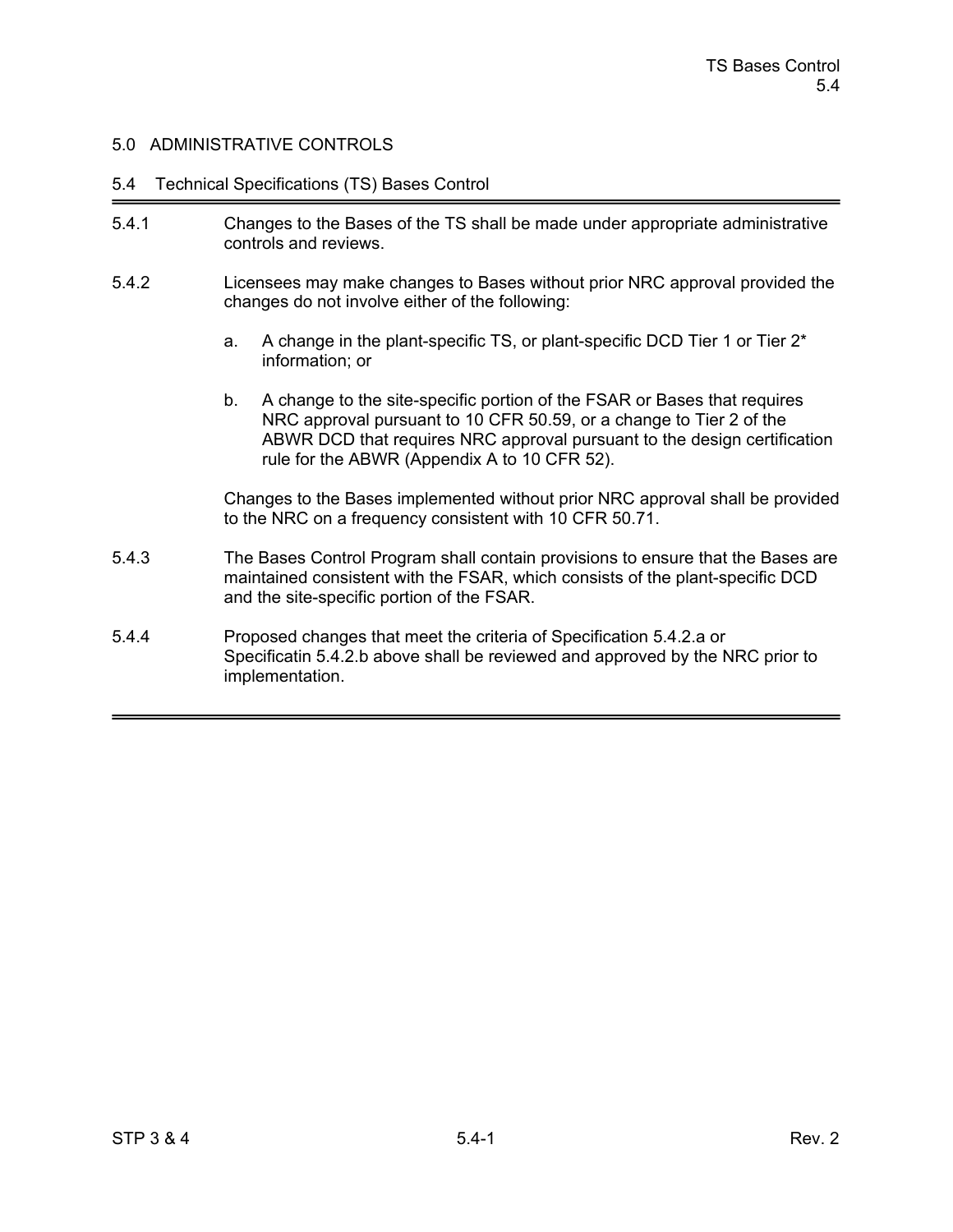#### 5.5 Procedures, Programs, and Manuals

#### 5.5.1 Procedures

5.5.1.1 Scope

Written procedures shall be established, implemented, and maintained covering the following activities:

- a. The applicable procedures recommended in Regulatory Guide 1.33, Revision 2, Appendix A, February 1978;
- b. The emergency operating procedures required to implement the requirements of NUREG-0737 and NUREG-0737, Supplement 1, as stated in Generic Letter 82-33;
- c. Quality assurance for effluent and environmental monitoring;
- d. Fire Protection Program implementation; and
- e. All programs specified in Specification 5.5.2.

#### 5.5.2 Programs and Manuals

The following programs shall be established, implemented, and maintained:

- 5.5.2.1 Offsite Dose Calculation Manual (ODCM)
	- a. The ODCM shall contain the methodology and parameters used in the calculation of offsite doses resulting from radioactive gaseous and liquid effluents, in the calculation of gaseous and liquid effluent monitoring alarm and trip setpoints, and in the conduct of the Radiological Environmental Monitoring Program; and
	- b. The ODCM shall also contain the Radioactive Effluent Controls program required by Specification 5.5.2.4, and descriptions of the information that should be included in the Annual Radiological Environmental Operating, and Radioactive Effluent Release, reports required by Specification 5.7.1.2 and Specification 5.7.1.3.

Licensee initiated changes to the ODCM:

a. Shall be documented and records of reviews performed shall be retained. This documentation shall contain: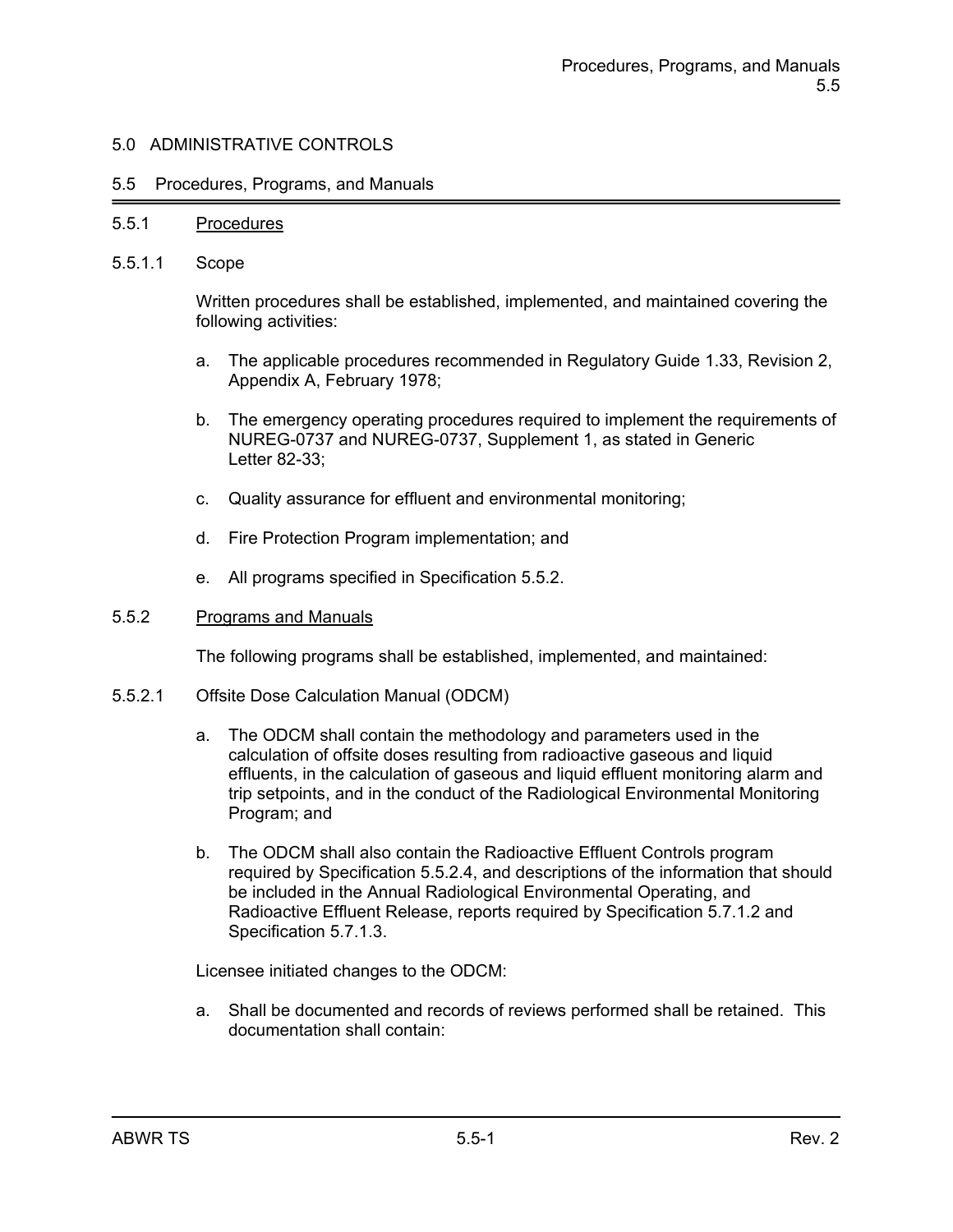## 5.5.2.1 Offsite Dose Calculation Manual (ODCM) (continued)

- 1. sufficient information to support the change(s) together with the appropriate analyses or evaluations justifying the change(s), and
- 2. a determination that the change(s) maintain the levels of radioactive effluent control required pursuant to 10 CFR 20.1302, 40 CFR 190, 10 CFR 50.36a, and 10 CFR 50, Appendix I, and not adversely impact the accuracy or reliability of effluent, dose, or setpoint calculations;
- b. Shall become effective after review and acceptance by plant reviews and the approval of the Plant General Manager; and
- c. Shall be submitted to the NRC in the form of a complete, legible copy of the entire ODCM as a part of, or concurrent with, the Radioactive Effluent Release Report for the period of the report in which any change in the ODCM was made. Each change shall be identified by markings in the margin of the affected pages, clearly indicating the area of the page that was changed, and shall indicate the date (i.e., month and year) the change was implemented.
- 5.5.2.2 Primary Coolant Sources Outside Containment

This program provides controls to minimize leakage from those portions of systems outside containment that could contain highly radioactive fluids during a serious transient or accident to levels as low as practicable. The systems include the Low Pressure Core Flooder, High Pressure Core Flooder, Residual Heat Removal, Reactor Core Isolation Cooling, Post Accident Sampling, Standby Gas Treatment, Suppression Pool Cleanup, Reactor Water Cleanup, Fuel Pool Cooling and Cleanup, Process Sampling, Containment Atmospheric Monitoring, and Fission Product Monitor. The program shall include the following:

- a. Preventive maintenance and periodic visual inspection requirements; and
- b. Integrated leak test requirements for each system at refueling cycle intervals or less.
- 5.5.2.3 Post Accident Sampling

This program provides controls that ensure the capability to obtain and analyze reactor coolant, radioactive gases, and particulates in plant gaseous effluents and containment atmosphere samples under accident conditions. The program shall include the following:

a. Training of personnel;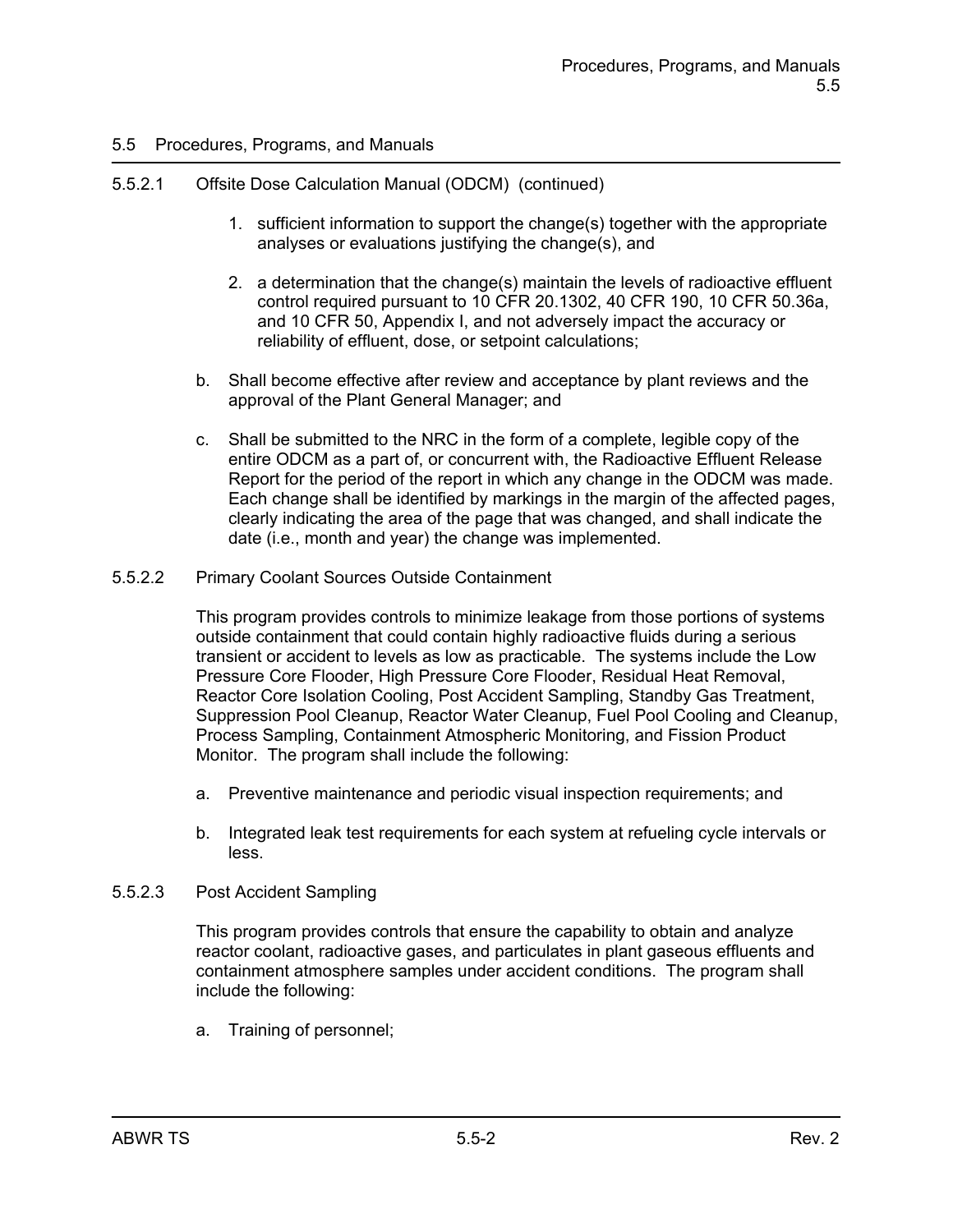## 5.5.2.3 Post Accident Sampling (continued)

- b. Procedures for sampling and analysis; and
- c. Provisions for maintenance of sampling and analysis equipment.
- 5.5.2.4 Radioactive Effluent Controls Program

This program conforms to 10 CFR 50.36a for the control of radioactive effluents and for maintaining the doses to members of the public from radioactive effluents as low as reasonably achievable. The program (1) shall be contained in the ODCM, (2) shall be implemented by procedures, and (3) shall include remedial actions to be taken whenever the program limits are exceeded. The program shall include the following elements:

- a. Limitations on the functional capability of radioactive liquid and gaseous monitoring instrumentation including surveillance tests and setpoint determination in accordance with the methodology in the ODCM;
- b. Limitations on the concentrations of radioactive material released in liquid effluents to unrestricted areas, conforming to 10 times the concentration values in Appendix B, Table 2, Column 2 to 10 CFR 20.1001-20.2401;
- c. Monitoring, sampling, and analysis of radioactive liquid and gaseous effluents pursuant to 10 CFR 20.1302 and with the methodology and parameters in the ODCM;
- d. Limitations on the annual and quarterly doses or dose commitment to a member of the public from radioactive materials in liquid effluents released from each unit to unrestricted areas, conforming to 10 CFR 50, Appendix I;
- e. Determination of cumulative and projected dose contributions from radioactive effluents for the current calendar quarter and current calendar year in accordance with the methodology and parameters in the ODCM at least every 31 days;
- f. Limitations on the functional capability and use of the liquid and gaseous effluent treatment systems to ensure that appropriate portions of these systems are used to reduce releases of radioactivity when the projected doses in a period of 31 days would exceed 2 percent of the guidelines for the annual dose or dose commitment, conforming to 10 CFR 50, Appendix I;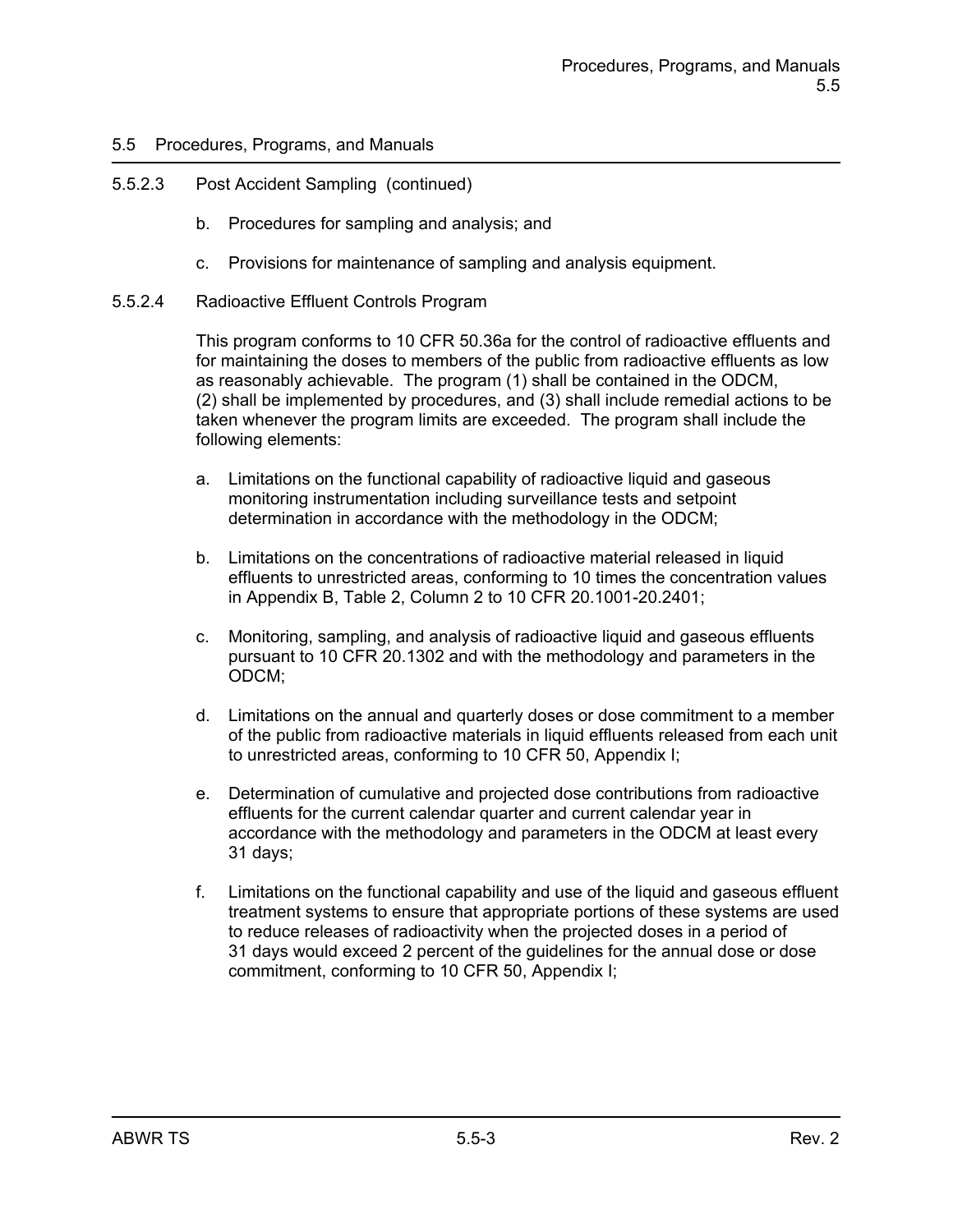#### 5.5.2.4 Radioactive Effluent Controls Program (continued)

- g. Limitations on the dose rate resulting from radioactive material released in gaseous effluents to areas beyond the site boundary conforming to the dose associated with 10 CFR 20, Appendix B, Table II, Column 1;
- h. Limitations on the annual and quarterly air doses resulting from noble gases released in gaseous effluents from each unit to areas beyond the site boundary, conforming to 10 CFR 50, Appendix I;
- i. Limitations on the annual and quarterly doses to a member of the public from iodine-131, iodine-133, tritium, and all radionuclides in particulate form with half lives > 8 days in gaseous effluents released from each unit to areas beyond the site boundary, conforming to 10 CFR 50, Appendix I; and
- j. Limitations on the annual dose or dose commitment to any member of the public due to releases of radioactivity and to radiation from uranium fuel cycle sources, conforming to 40 CFR 190.
- 5.5.2.5 Component Cyclic or Transient Limit

This program provides controls to track the cyclic and transient occurrences in DCD Tier 2, Section 3.9.1.1 to ensure that components are maintained within the design limits.

#### 5.5.2.6 Inservice Testing Program

This program shall include the following:

a. Testing frequencies specified in Section XI of the ASME Boiler and Pressure Vessel Code and applicable Addenda as follows:

| <b>Required Frequencies for</b><br>performing inservice testing<br>activities |
|-------------------------------------------------------------------------------|
| At least once per 7 days                                                      |
| At least once per 31 days                                                     |
| At least once per 92 days                                                     |
| At least once per 184 days                                                    |
| At least once per 276 days                                                    |
| At least once per 366 days                                                    |
| At least once per 731 days                                                    |
|                                                                               |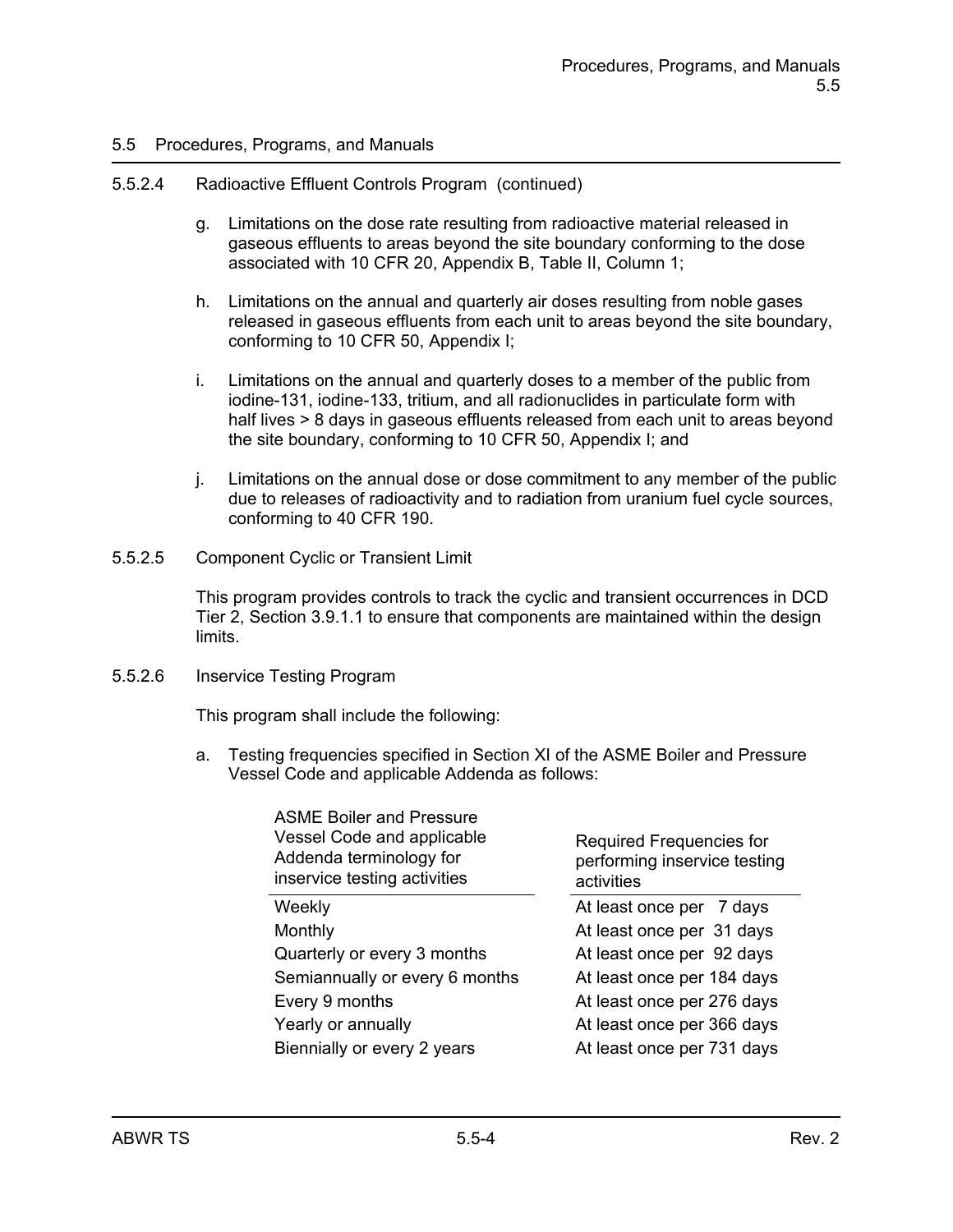### 5.5.2.6 Inservice Testing Program (continued)

- b. The provisions of SR 3.0.2 are applicable to the above required Frequencies for performing inservice testing activities;
- c. The provisions of SR 3.0.3 are applicable to inservice testing activities; and
- d. Nothing in the ASME Boiler and Pressure Vessel Code shall be construed to supersede the requirements of any TS.
- 5.5.2.7 Ventilation Filter Testing Program (VFTP)

A program shall be established to implement the following required testing of Engineered Safety Feature (ESF) filter ventilation systems at the frequencies specified in Regulatory Guide 1.52, Revision 2, and in accordance with Regulatory Guide 1.52, Revision 2 and ASME N510-1989 as specified below.

a. Demonstrate for each of the ESF systems that an inplace test of the high efficiency particulate air (HEPA) filters shows a penetration and system bypass < 0.05% when tested in accordance with Regulatory Guide 1.52, Revision 2, and ASME N510-1989 at the system flowrate specified below ± 10%:

| <b>ESF Ventilation System</b>                                                  |                                 |
|--------------------------------------------------------------------------------|---------------------------------|
| <b>Control Room Habitability System</b><br><b>Standby Gas Treatment System</b> | $  5,100m^3/h$<br>6,800 $m^3/h$ |

b. Demonstrate for each of the ESF systems that an inplace test of the charcoal adsorber shows a penetration and system bypass < 0.05% when tested in accordance with Regulatory Guide 1.52, Revision 2, and ASME N510-1989 at the system flowrate specified below ± 10%:

| <b>ESF Ventilation System</b>                                                  | Flowrate                                                      |
|--------------------------------------------------------------------------------|---------------------------------------------------------------|
| <b>Control Room Habitability System</b><br><b>Standby Gas Treatment System</b> | $\sqrt{\frac{5,100 \text{ m}^3}{6,800 \text{ m}^3/\text{h}}}$ |

c. Demonstrate for each of the ESF systems that a laboratory test of a sample of the charcoal adsorber, when obtained as described in Regulatory Guide 1.52, Revision 2, shows the methyl iodide penetration less than the value specified below when tested in accordance with ASTM D3803-1989 at a temperature of  $\leq$  30 $\degree$ C and greater than or equal to the relative humidity specified below: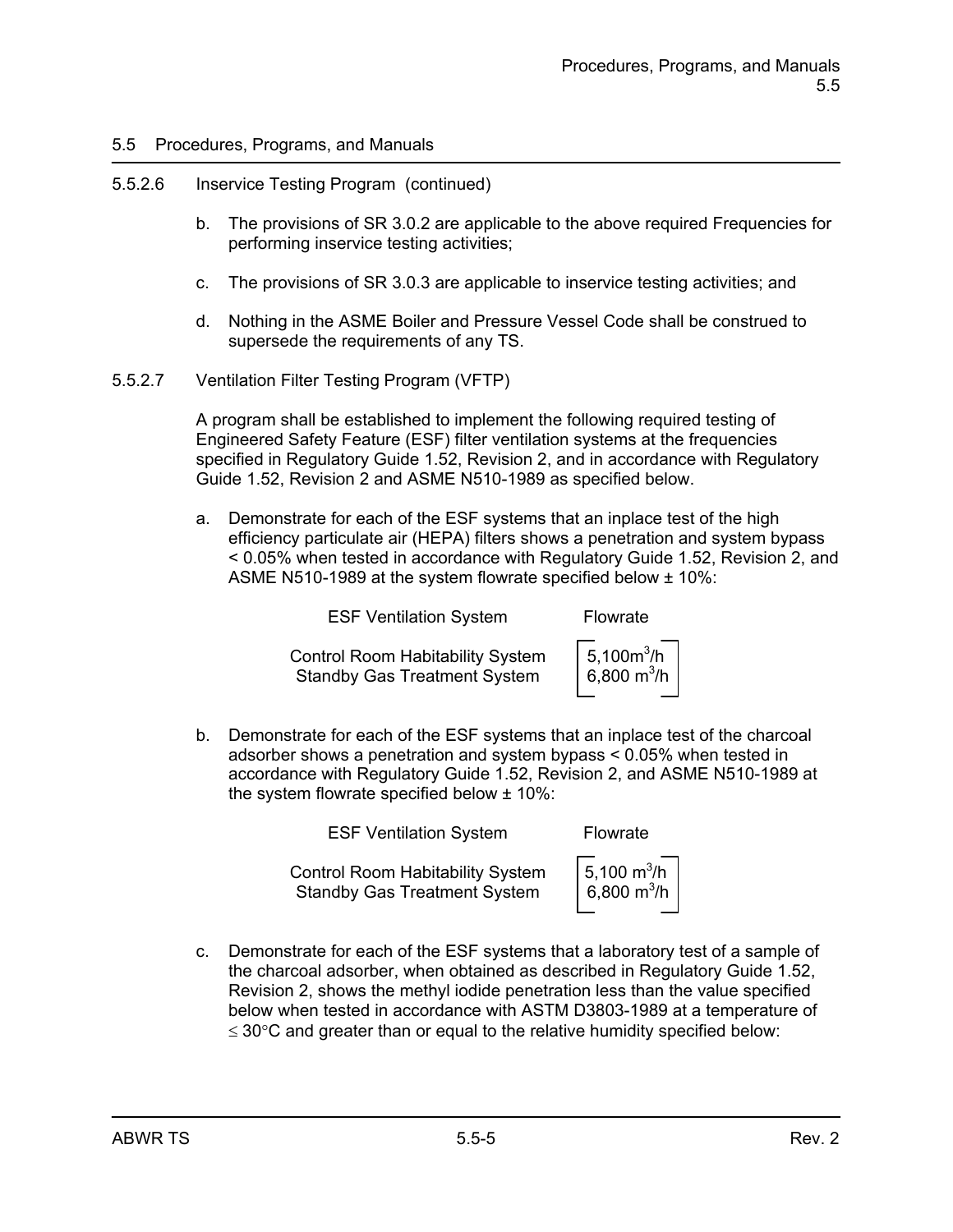| 5.5.2.7 | Ventilation Filter Testing Program (VFTP) (continued) |             |     |
|---------|-------------------------------------------------------|-------------|-----|
|         | <b>ESF Ventilation System</b>                         | Penetration | RH  |
|         | <b>Control Room Habitability System</b>               | 0.175       | 70% |
|         | <b>Standby Gas Treatment System</b>                   | 0.175       | 70% |

d. Demonstrate for each of the ESF systems that the pressure drop across the combined HEPA filters, the prefilters, and the charcoal adsorbers is less than the value specified below when tested in accordance with Regulatory Guide 1.52, Revision 2, and ASME N510-1989 at the system flowrate specified below ± 10%:

| <b>ESF Ventilation System</b>                                                                                                                                   | Delta P | Flowrate |
|-----------------------------------------------------------------------------------------------------------------------------------------------------------------|---------|----------|
| Control Room Habitability System $\begin{bmatrix} 1,745.8 & Pa \\ 2,147.9 & Pa \end{bmatrix}$ 5,100m <sup>3</sup> /h<br>Standby Gas Treatment System 2,147.9 Pa |         |          |

e. Demonstrate that the heaters for each of the ESF systems dissipate the value specified below ± 10% when tested in accordance with ASME N510-1989:

| <b>ESF Ventilation System</b>           | Wattage |
|-----------------------------------------|---------|
| <b>Control Room Habitability System</b> | 65.5 kw |
| <b>Standby Gas Treatment System</b>     | 26.2 kw |

The provisions of SR 3.0.2 and SR 3.0.3 are applicable to the VFTP test frequencies.

5.5.2.8 Explosive Gas Radioactivity Monitoring Program

This program provides controls for potentially explosive gas mixtures contained in the Offgas System. The gaseous radioactivity quantities shall be determined following the methodology in Branch Technical Position (BTP) ETSB 11-5, "Postulated Radioactive Release due to Waste Gas System Leak or Failure".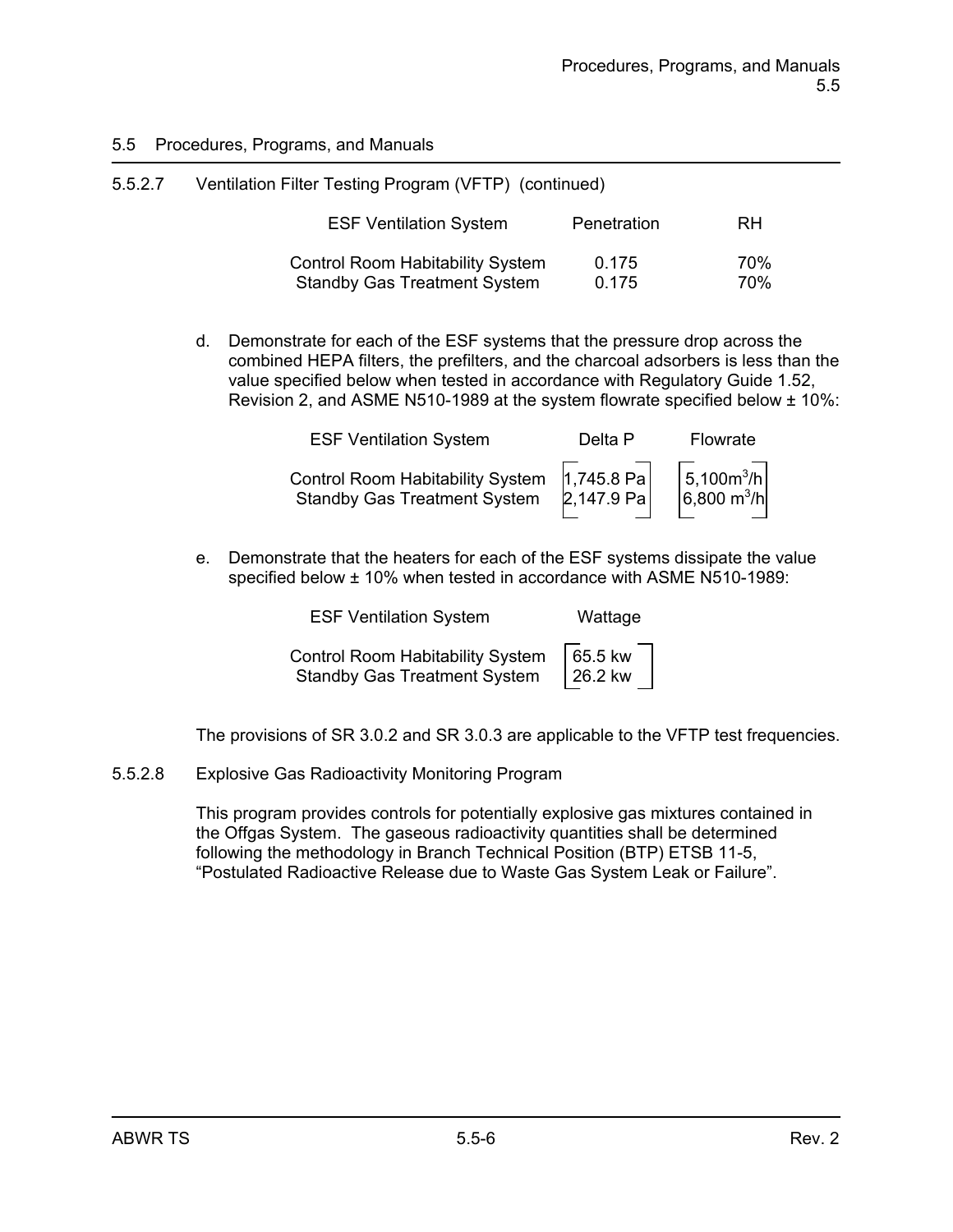## 5.5.2.8 Explosive Gas Radioactivity Monitoring Program (continued)

The program shall include:

- a. The limits for concentrations of hydrogen and oxygen in the Offgas System and a surveillance program to ensure the limits are maintained. Such limits shall be appropriate to the system's design criteria (i.e., whether or not the system is designed to withstand a hydrogen explosion);
- b. A surveillance program to ensure that the quantity of radioactivity in the Offgas System is less than the amount that would result in a whole body exposure of  $\geq$  25 mSv to any individual in an unrestricted area, in the event of inadvertent bypass of the Offgas Systems charcoal beds as analyzed in DCD Tier 2, Section 15.7.1.

The provisions of SR 3.0.2 and SR 3.0.3 are applicable to the Explosive Gas Radioactivity Monitoring Program surveillance frequencies.

#### 5.5.2.9 Diesel Fuel Oil Testing Program

A diesel fuel oil testing program to implement required testing of both new fuel oil and stored fuel oil shall be established. The program shall include sampling and testing requirements, and acceptance criteria, all in accordance with applicable ASTM Standards. The purpose of the program is to establish the following:

- a. Acceptability of new fuel oil for use prior to addition to storage tanks by determining that the fuel oil has:
	- 1. an API gravity or an absolute specific gravity within limits,
	- 2. a flash point and kinematic viscosity within limits for ASTM 2D fuel oil, and
	- 3. a clear and bright appearance with proper color;
- b. Other properties for ASTM 2D fuel oil are within limits within 31 days following sampling and addition to storage tanks; and
- c. Total particulate concentration of the fuel oil is  $\leq 10$  mg/l when tested every 31 days in accordance with ASTM D-2276, Method A-2 or A-3.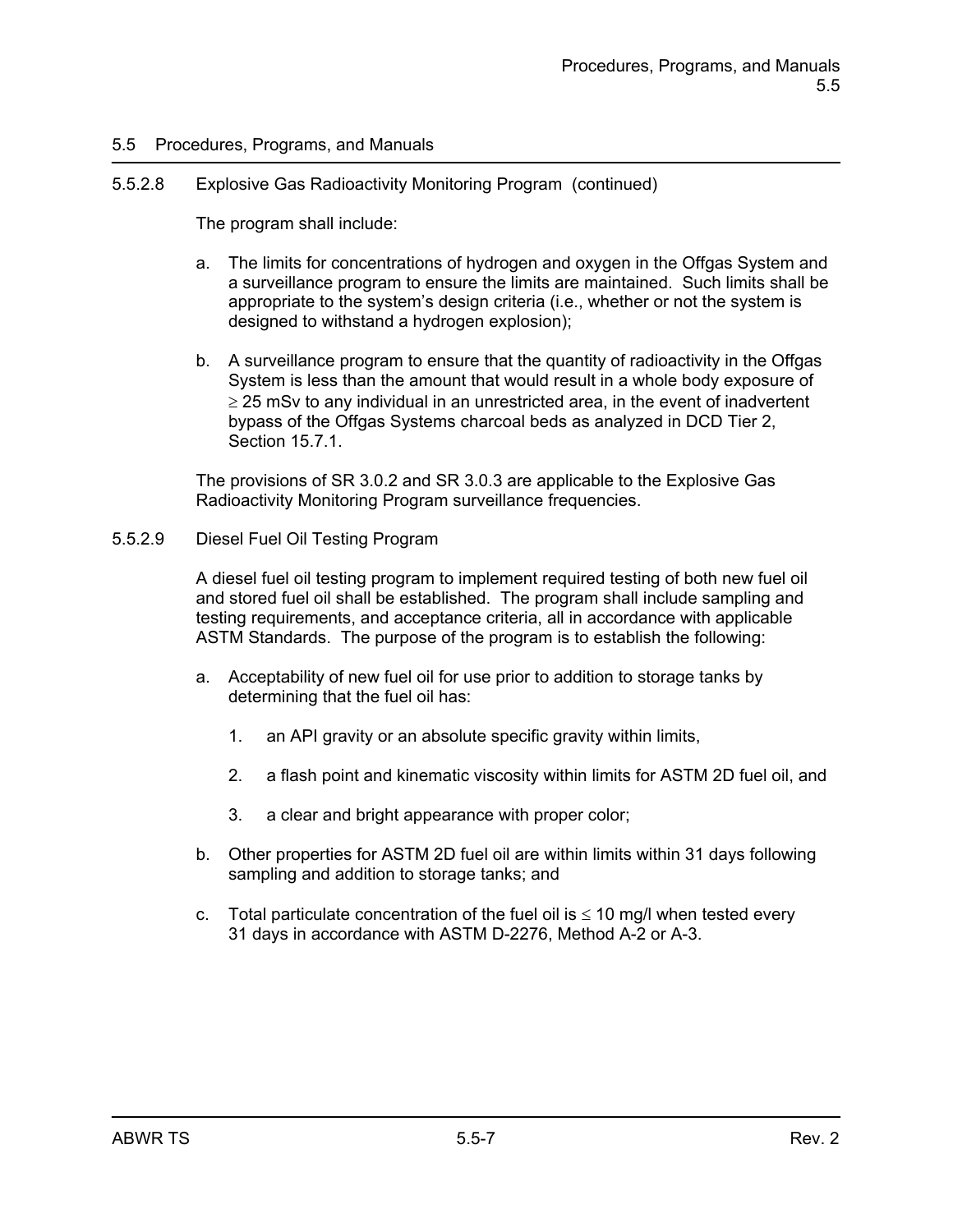#### 5.5.2.10 Software Error Evaluation Program

This program provides controls to ensure that appropriate software error evaluation procedures, to protect the plant from common mode software errors, are established to ensure that redundant system capability is not adversely affected. This program shall evaluate the cause of the inoperability, the affected components, and the plans and schedule for completing proposed remedial actions. If a determination is made that a common mode software error exists, then a Special Report shall be submitted in accordance with Specification 5.7.2.b.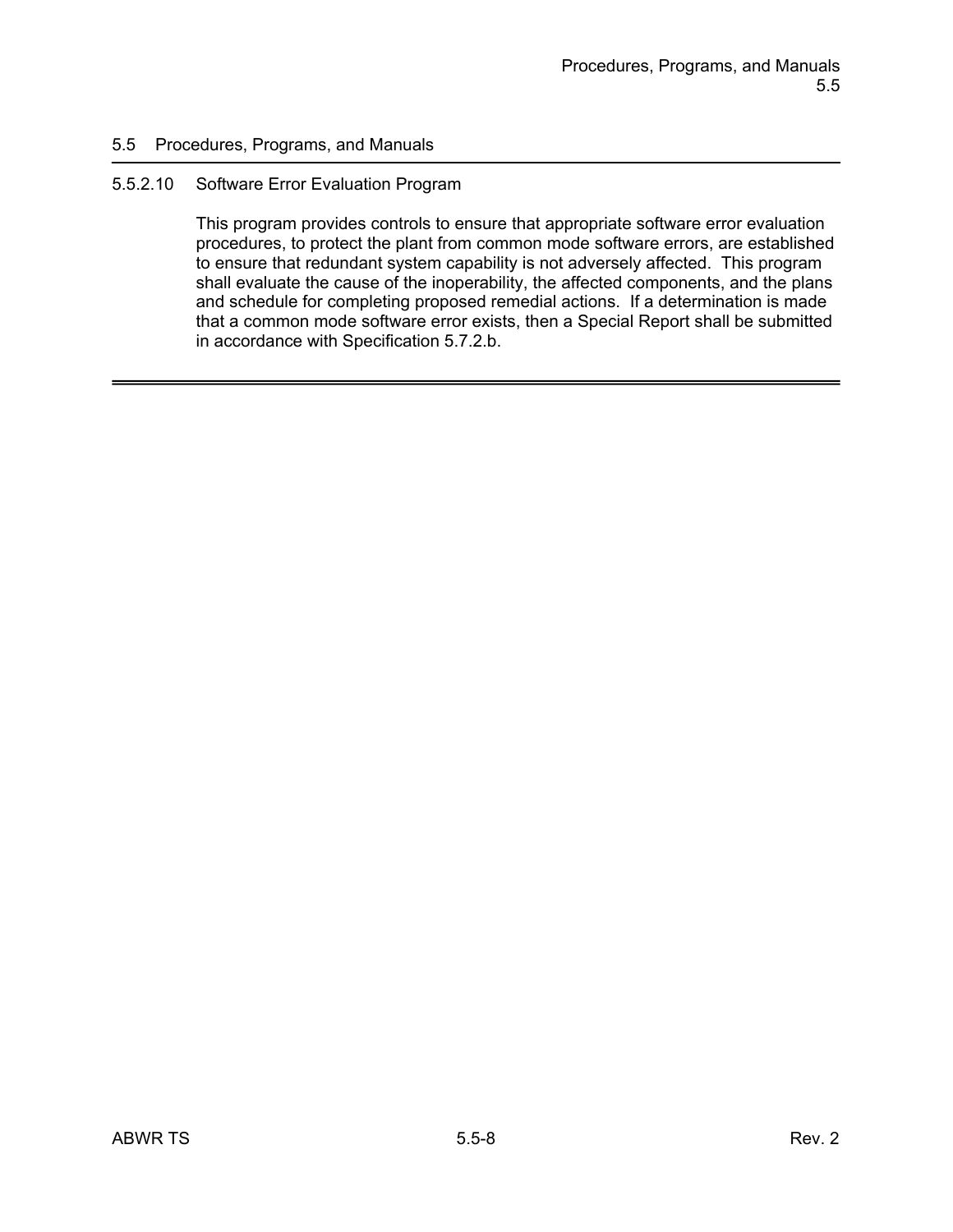### 5.6 Safety Function Determination Program (SFDP)

- 5.6.1 This program ensures loss of safety function is detected and appropriate actions taken. Upon failure to meet two or more LCOs at the same time, an evaluation shall be made to determine if loss of safety function exists. Additionally, other appropriate limitations and remedial or compensatory actions may be identified to be taken as a result of the support system inoperability and corresponding exception to entering supported system Condition and Required Actions. This program implements the requirements of LCO 3.0.6.
- 5.6.2 The SFDP shall contain the following:
	- a. Provisions for cross division checks to ensure a loss of the capability to perform the safety function assumed in the accident analysis does not go undetected;
	- b. Provisions for ensuring the plant is maintained in a safe condition if a loss of function condition exists;
	- c. Provisions to ensure that an inoperable supported system's Completion Time is not inappropriately extended as a result of multiple support system inoperabilities; and
	- d. Other appropriate limitations and remedial or compensatory actions.
- 5.6.3 A loss of safety function exists when, assuming no concurrent single failure, a safety function assumed in the accident analysis cannot be performed. For the purpose of this program, a loss of safety function may exist when a support system is inoperable, and:
	- a. A required system redundant to system(s) supported by the inoperable support system is also inoperable (Case A); or
	- b. A required system redundant to system(s) in turn supported by the inoperable supported system is also inoperable (Case B); or
	- c. A required system redundant to support system(s) for the supported systems (a) and (b) above is also inoperable (Case C).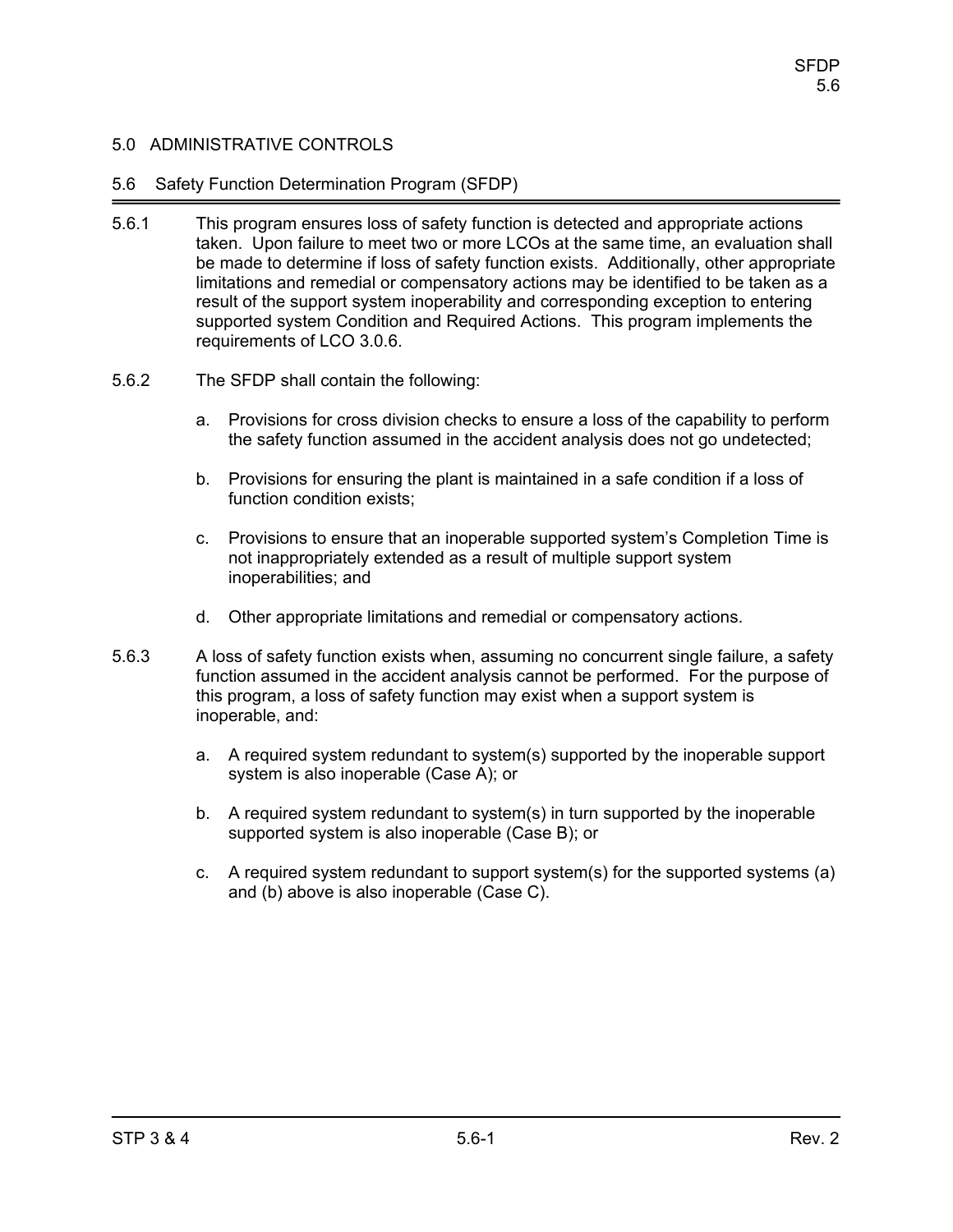# 5.6 SFDP

| 5.6.3 | (continued)           |                                             |                       |                     |
|-------|-----------------------|---------------------------------------------|-----------------------|---------------------|
|       | Generic Example:      |                                             |                       |                     |
|       | Division A            |                                             | Division B            |                     |
|       | System i<br>System ii | $\leftarrow$ (Support System<br>Inoperable) | System i<br>System ii | $\leftarrow$ Case C |
|       | System iii            |                                             | System iii            | $\leftarrow$ Case A |
|       | System iv             |                                             | System iv             | $\leftarrow$ Case B |

5.6.4 The SFDP identifies where a loss of safety function exists. If a loss of safety function is determined to exist by this program, the appropriate Conditions and Required Actions of the LCO in which the loss of safety function exists are required to be entered.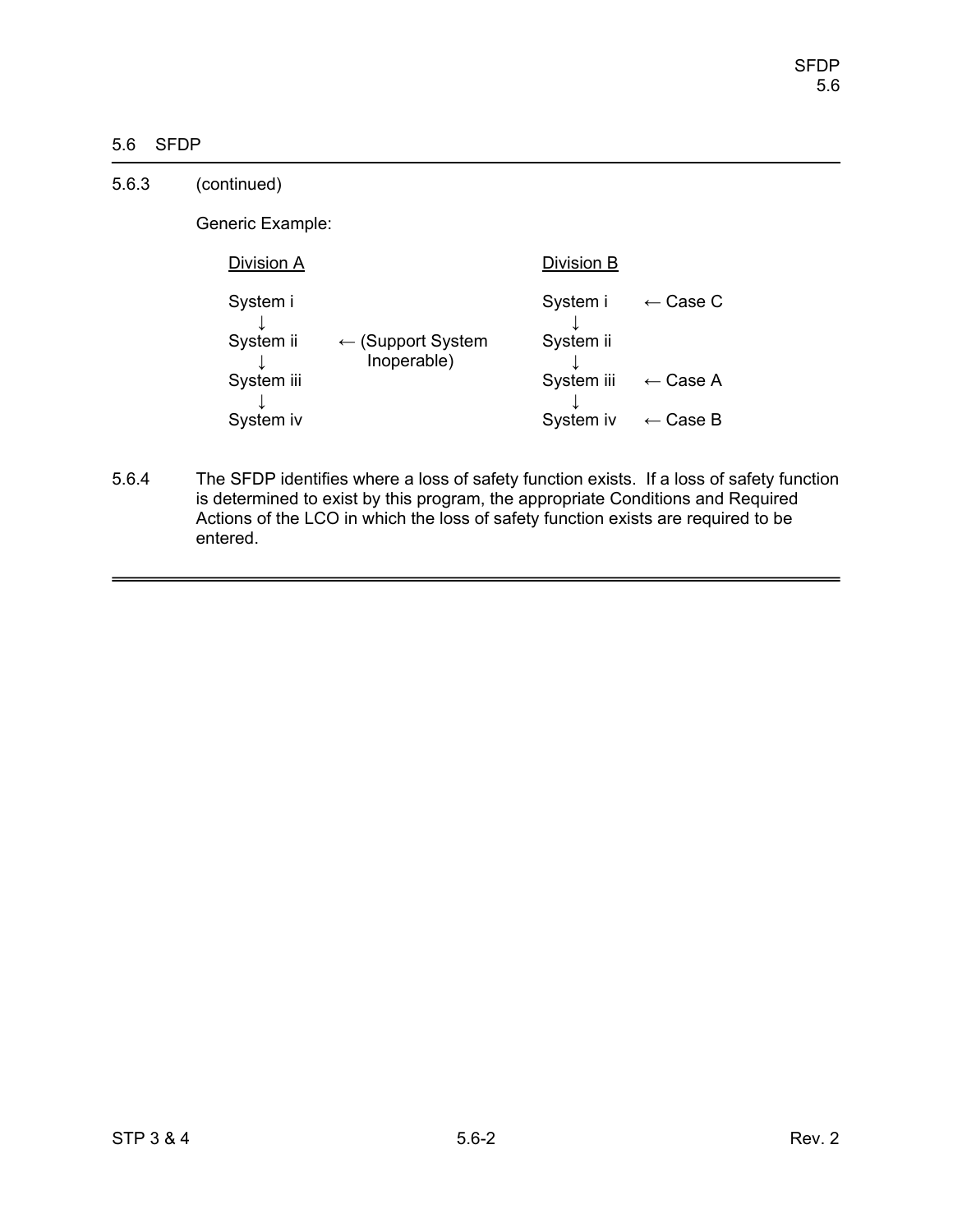#### 5.7 Reporting Requirements

#### 5.7.1 Routine Reports

The following reports shall be submitted in accordance with 10 CFR 50.4.

#### 5.7.1.1 Annual Reports

--------------------------------------------------NOTE------------------------------------------------- A single submittal may be made for a multiple unit station. The submittal should combine sections common to all units at the station. ------------------------------------------------------------------------------------------------------------

Annual Reports covering the activities of the unit as described below for the previous calendar year shall be submitted by April 30 of each year. The initial report shall be submitted by April 30 of the year following initial criticality.

Reports required on an annual basis include:

a. Occupational Radiation Exposure Report

A tabulation on an annual basis of the number of station, utility, and other personnel (including contractors) for whom monitoring was required, receiving an annual deep dose equivalent > 1 mSv and the associated collective deep dose equivalent (reported in person-rem) according to work and job functions (e.g., reactor operations and surveillance, inservice inspection, routine maintenance, special maintenance [describe maintenance], waste processing, and refueling). This tabulation supplements the requirements of 10 CFR 20.2206. The dose assignments to various duty functions may be estimated based on pocket dosimeter, thermoluminescent dosimeter (TLD), or film badge measurements. Small exposures totalling < 20% of the individual total dose need not be accounted for. In the aggregate, at least 80% of the total deep dose equivalent received from external sources should be assigned to specific major work functions; and

5.7.1.2 Annual Radiological Environmental Operating Report

--------------------------------------------------NOTE------------------------------------------------- A single submittal may be made for a multiple unit station. The submittal should combine sections common to all units at the station. ------------------------------------------------------------------------------------------------------------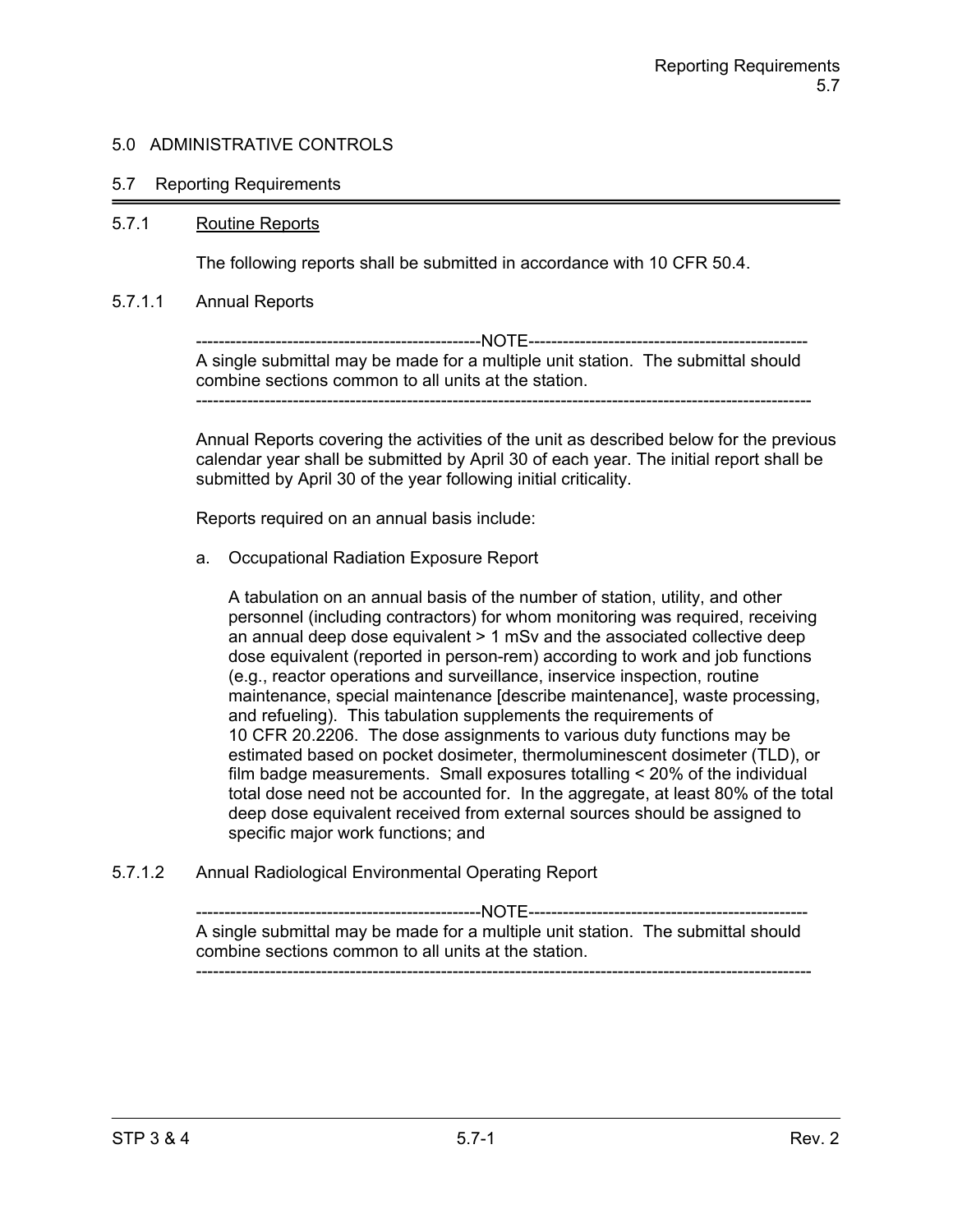# 5.7 Reporting Requirements

# 5.7.1.2 Annual Radiological Environmental Operating Report (continued)

The Annual Radiological Environmental Operating Report covering the operation of the unit during the previous calendar year shall be submitted by May 15 of each year. The report shall include summaries, interpretations, and analyses of trends of the results of the Radiological Environmental Monitoring Program for the reporting period. The material provided shall be consistent with the objectives outlined in the Offsite Dose Calculation Manual (ODCM), and in 10 CFR 50, Appendix I, Sections IV.B.2, IV.B.3, and IV.C.

The Annual Radiological Environmental Operating Report shall include the results of analyses of all radiological environmental samples and of all environmental radiation measurements taken during the period pursuant to the locations specified in the table and figures in the ODCM, as well as summarized and tabulated results of these analyses and measurements in the format of the table in the Radiological Assessment Branch Technical Position, Revision 1, November 1979. In the event that some individual results are not available for inclusion with the report, the report shall be submitted noting and explaining the reasons for the missing results. The missing data shall be submitted in a supplementary report as soon as possible.

# 5.7.1.3 Radioactive Effluent Release Report

--------------NOTE-------------A single submittal may be made for a multiple unit station. The submittal should combine sections common to all units at the station; however, for units with separate radwaste systems, the submittal shall specify the releases of radioactive material from each unit.

------------------------------------------------------------------------------------------------------------

The Radioactive Effluent Release Report covering the operation of the unit during the previous year shall be submitted prior to May 1 of each year in accordance with 10 CFR 50.36a. The report shall include a summary of the quantities of radioactive liquid and gaseous effluents and solid waste released from the unit. The material provided shall be consistent with the objectives outlined in the ODCM and Process Control Program and in conformance with 10 CFR 50.36a and 10 CFR 50, Appendix I, Section IV.B.1.

## 5.7.1.4 Monthly Operating Reports

Routine reports of operating statistics and shutdown experience, including documentation of all challenges to the safety/relief valves, shall be submitted on a monthly basis no later than the 15th of each month following the calendar month covered by the report.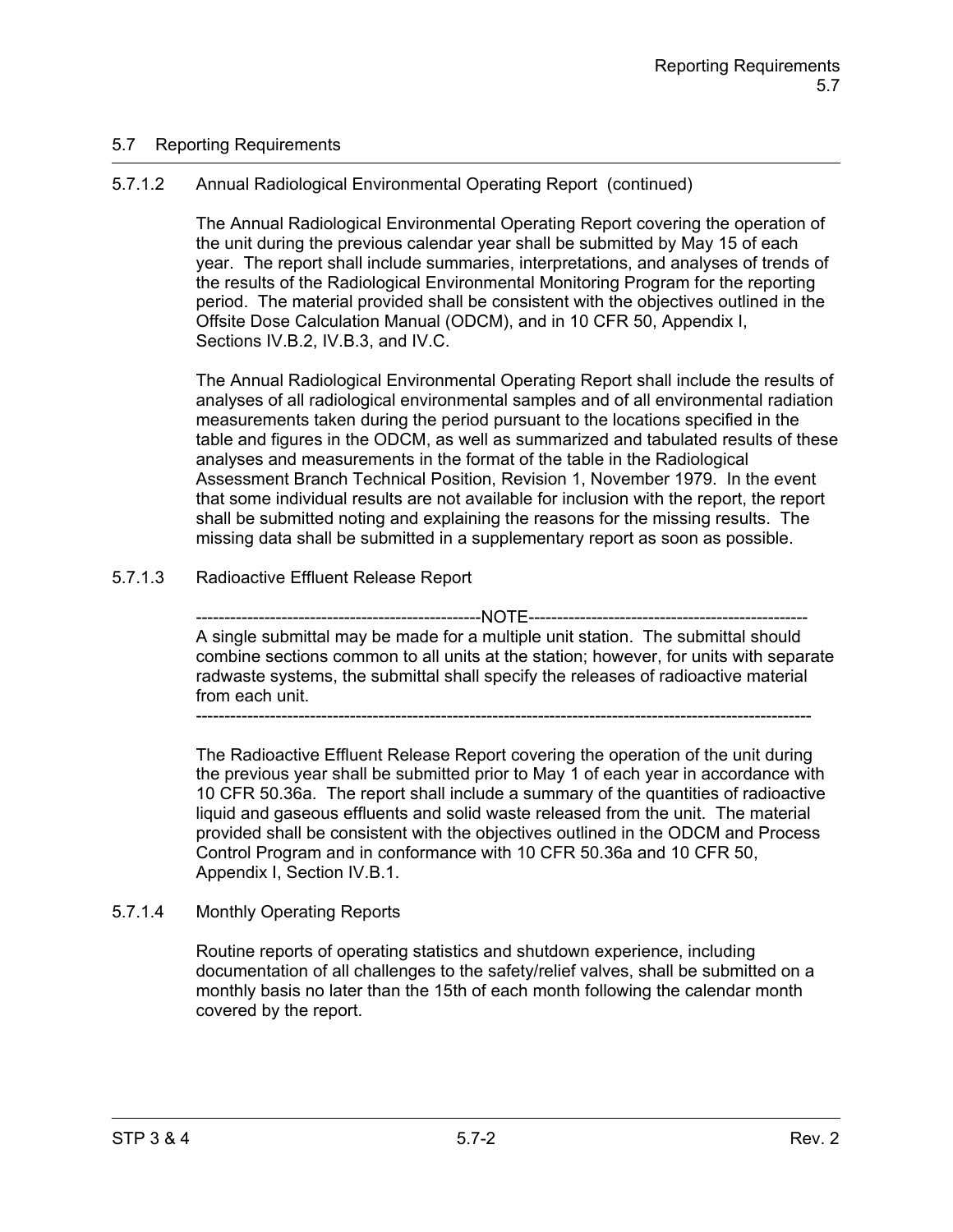## 5.7 Reporting Requirements

### 5.7.1.5 CORE OPERATING LIMITS REPORT (COLR)

a. Core operating limits shall be established prior to each reload cycle, or prior to any remaining portion of a reload cycle, and shall be documented in the COLR for the following:

LCO 3.2.1, "Average Planar Linear Heat Generation Ratio (APLHGR);" LCO 3.2.2, "Minimum Critical Power Ratio (MCPR);" LCO 3.2.3, "Linear Heat Generation Rate (LHGR);" LCO 3.3.1.1, "SSLC Sensor Instrumentation;" and LCO 3.3.4.1, "ATWS and EOC-RPT Instrumentation."

b. The analytical methods used to determine the core operating limits shall be those previously reviewed and approved by the NRC, specifically those described in the following documents:

10 CFR50, Appendix G and Regulatory Guide 1.99

- c. The core operating limits shall be determined such that all applicable limits (e.g., fuel thermal mechanical limits, core thermal hydraulic limits, Emergency Core Cooling Systems (ECCS) limits, nuclear limits such as SDM, transient analysis limits, and accident analysis limits) of the safety analysis are met.
- d. The COLR, including any midcycle revisions or supplements, shall be provided upon issuance for each reload cycle to the NRC.
- 5.7.1.6 Reactor Coolant System (RCS) PRESSURE AND TEMPERATURE LIMITS REPORT (PTLR)

The RCS pressure and temperature limits, including heatup and cooldown rates, criticality, and hydrostatic and leak test limits, shall be established and documented in the PTLR. LCO 3.4.9, RCS Pressure and Temperature (P/T) Limits addresses the reactor vessel pressure and temperature limits and the heatup and cooldown rates. The analytical methods used to determine the pressure and temperature limits including the heatup and cooldown rates shall be those previously reviewed and approved by the NRC in [Regulatory Guide 1.99, Revision 2, and in accordance with 10 CFR 50, Appendix G]. The reactor vessel pressure and temperature limits, including those for heatup and cooldown rates, shall be determined so that all applicable limits (e.g., heatup limits, cooldown limits, and inservice leak and hydrostatic testing limits) of the analysis are met. The PTLR, including revisions or supplements thereto, shall be provided upon issuance for each reactor vessel fluency period.